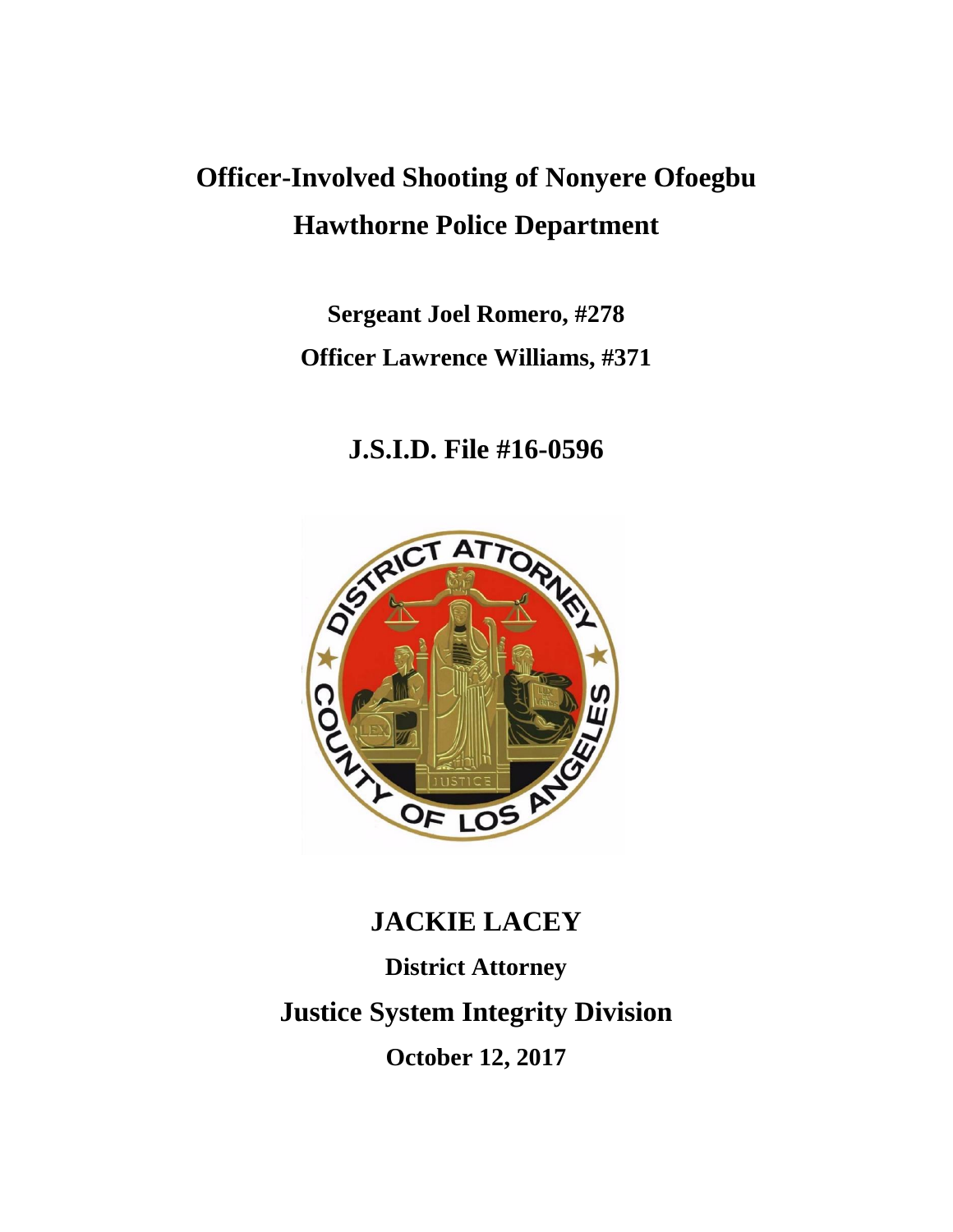## **MEMORANDUM**

TO: CHIEF ROBERT FAGER Hawthorne Police Department 12501 South Hawthorne Boulevard Hawthorne, California 90250

> CAPTAIN CHRISTOPHER BERGNER Los Angeles County Sheriff's Department Homicide Bureau 1 Cupania Circle Monterey Park, California 91755

- FROM: JUSTICE SYSTEM INTEGRITY DIVISION Los Angeles County District Attorney's Office
- SUBJECT: Officer Involved Shooting of Nonyere Ofoegbu J.S.I.D. File #16-0596 L.A.S.D. File #016-00134-3199-055 H.P.D. File #16-14061
- DATE: October 12, 2017

The Justice System Integrity Division of the Los Angeles County District Attorney's Office has completed its review of the November 19, 2016, non-fatal shooting of Nonyere Ofoegbu by Hawthorne Police Department (HPD) Sergeant Joel Romero and Officer Lawrence Williams. We find that the officers acted in lawful self-defense and defense of others.

The District Attorney's Command Center was notified of this shooting on November 19, 2016, at 4:22 p.m. The District Attorney Response Team responded to the scene and was given a briefing and walk-through by Los Angeles County Sheriff's Department (LASD) Lieutenant John Corina.

The following analysis is based on reports prepared by HPD and LASD Homicide Bureau Detectives Dameron Peyton and Margarita Barron. The reports include photographs, audiorecorded interviews of witnesses, surveillance videotape, and radio transmissions.

#### **FACTUAL ANALYSIS**

#### **Introduction**

On November 19, 2016, a 9-1-1 caller reported that a tenant at a storage facility was irate and refusing to leave the premises. HPD Sergeant Joel Romero and Officer Lawrence Williams responded to the call.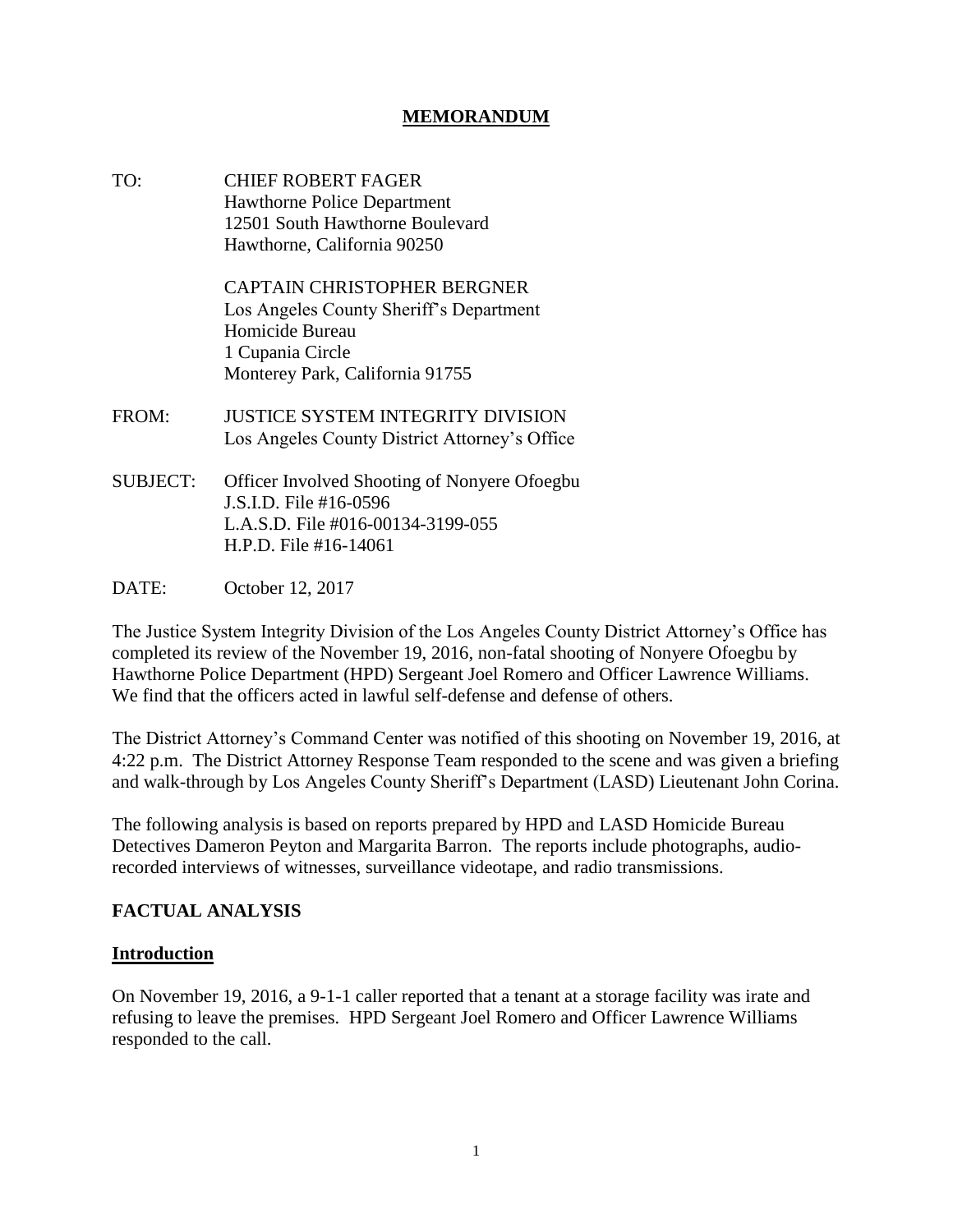When the officers arrived, they were briefed by employees at the facility, who said that the tenant, Nonyere Ofoegbu, was a problematic tenant, was violating the rules, including possibly residing in his storage unit, and responded aggressively to them when they asked him to leave.

Williams, Romero, and representatives of the storage facility went to Ofoegbu's second floor storage unit to speak with him. The officers asked Ofoegbu what the problem was and to provide identification. Ofoegbu became agitated, went into his storage unit, and retrieved a machete. The officers retreated, drew their service weapons, and ordered Ofoegbu to drop the machete, which he was "desperately" trying to remove from its sheath. Ofoegbu went back into his storage unit, retrieved a Glock 9mm semiautomatic handgun, "racked" it, and pointed it at the officers.

A gun battle ensued.

Ofoegbu fired 19 rounds at the officers, striking Williams twice in the leg and shattering his femur. Romero suffered a laceration to his right elbow during the shooting, but it is unknown if that injury was caused by a bullet.

The officers fired 41 rounds, striking Ofoegbu in the torso and leg.

Despite his injuries, Ofoegbu retrieved his machete and, still armed with his pistol, ran into the elevator and went down to the lobby on the first floor of the facility. There, he pointed his gun and machete at two people, which was captured on surveillance videotape. A frame from that videotape is shown below:



 *Figure 1- Surveillance Videotape of Ofoegbu pointing a gun, machete, and machete sheath at two people in the first floor lobby of the storage facility.*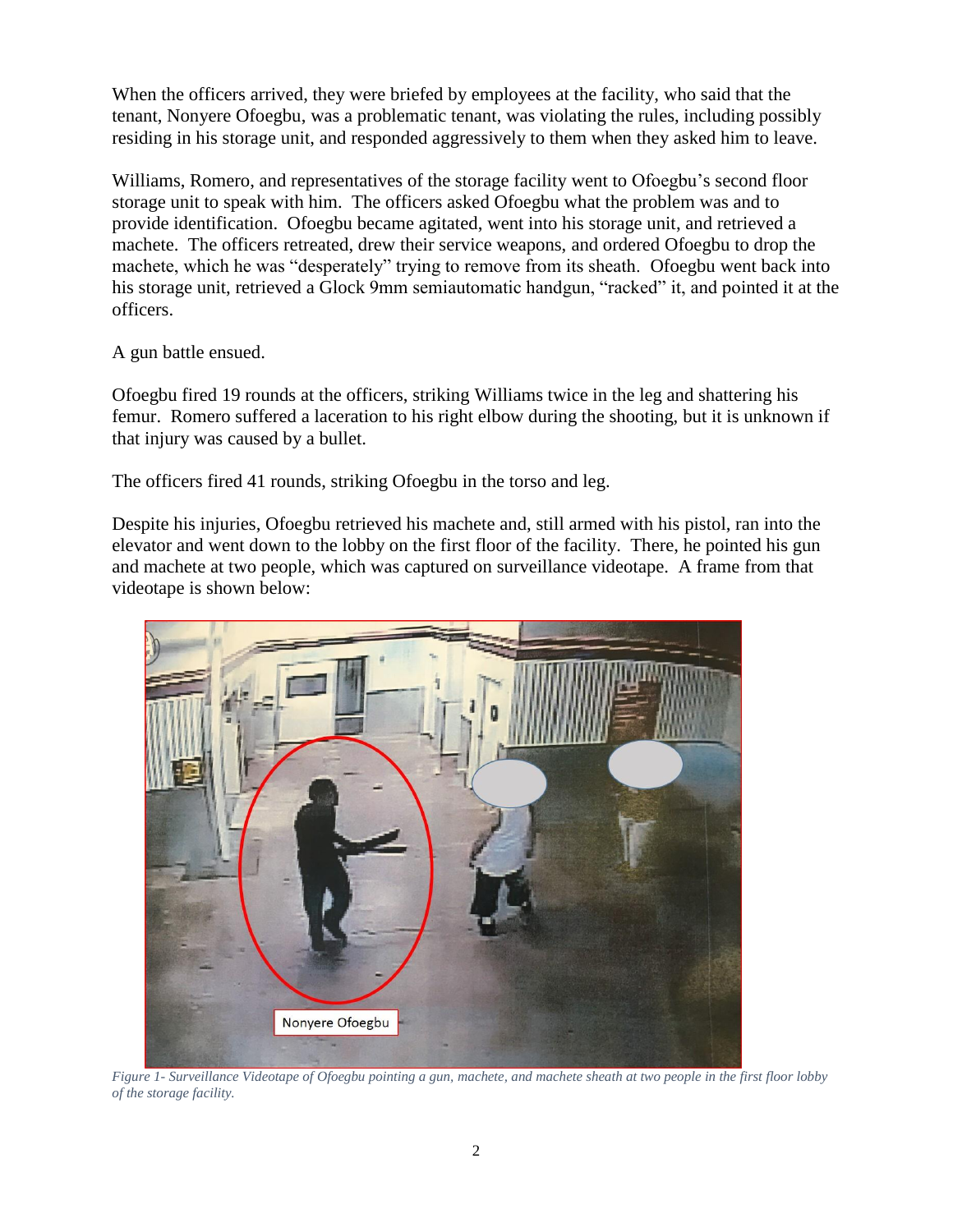Backup officers arrived moments later and took Ofoegbu into custody. He survived his injuries and has been charged in case number SA094457 with two counts of attempted murder of a peace officer. $1$ 

## **Statement of Sergeant Joel Romero**

Romero, who was in uniform and driving a marked black and white patrol vehicle, responded with Williams to a "disturbing the peace" call at the storage facility. Romero arrived and spoke to the manager who reported that Ofoegbu had threatened her, was causing a disturbance, and was in the process of being evicted. Romero, Williams, three employees, and a customer went to the second floor to speak with Ofoegbu. Romero and Williams approached Ofoegbu, who was standing in front of his storage unit. The four other people stayed behind near the elevators. Romero asked Ofoegbu to step toward them so they could pat him down for weapons and talk to him. Ofoegbu complied. Romero asked him for his identification and asked him what the problem was. Ofoegbu became upset and said, "What's this all about? I know my rights! I don't have to give you anything. This is illegal!" To that point, the encounter had lasted approximately 10 seconds.

Ofoegbu suddenly went back into his storage unit and produced a large machete, which he tried "desperately" to remove from its sheath. Romero and Lawrence retreated and ordered Ofoegbu to drop the machete. Ofoegbu went back into his storage unit and closed the door partially behind him, and was momentarily out of the view of the officers. Romero heard the sound of a gun racking and saw Ofoegbu emerge with a gun. Romero yelled at Williams that Ofoegbu had a gun. A gun battle ensued. Williams and Romero both fired at Ofoegbu. Ofoegbu fired at them and disappeared from view. When he reappeared, he fired at the officers again, and they returned fire. Ofoegbu ran away with his pistol and machete in hand. Romero radioed for help. He was later treated for a laceration to his arm that occurred during the gun battle. He did not know how or when he received that injury.

## **Statement of Officer Lawrence Williams**

Williams and Romero responded to a disturbance call at the storage facility. They contacted Ofoegbu, who was standing in front of his storage unit. Ofoegbu was agitated with the officers' presence. Williams attempted to calm Ofoegbu down to speak with him, to no avail. Ofoegbu went into his storage facility and retrieved a machete. Williams and Romero backed away and Ofoegbu went back into his storage unit. Williams heard the "all too familiar noise" of a gun being racked and saw Ofoegbu emerge with a gun and point it at him. A gunfight ensued.

Williams did not remember who fired first, but he was in fear for his life when he fired at Ofoegbu. Williams and Romero returned fire in an initial volley of gunshots. Then they retreated down a hallway to get a better tactical position. Ofoegbu reappeared and started firing at them again. The officers returned fire. Ofoegbu shot Williams in the leg, causing him to fall down. While seated and injured, Williams fired approximately three more rounds at Ofoegbu, who ran away. Romero and Williams held their position until help arrived.

l <sup>1</sup> The case is scheduled for pretrial conference on September 20, 2017.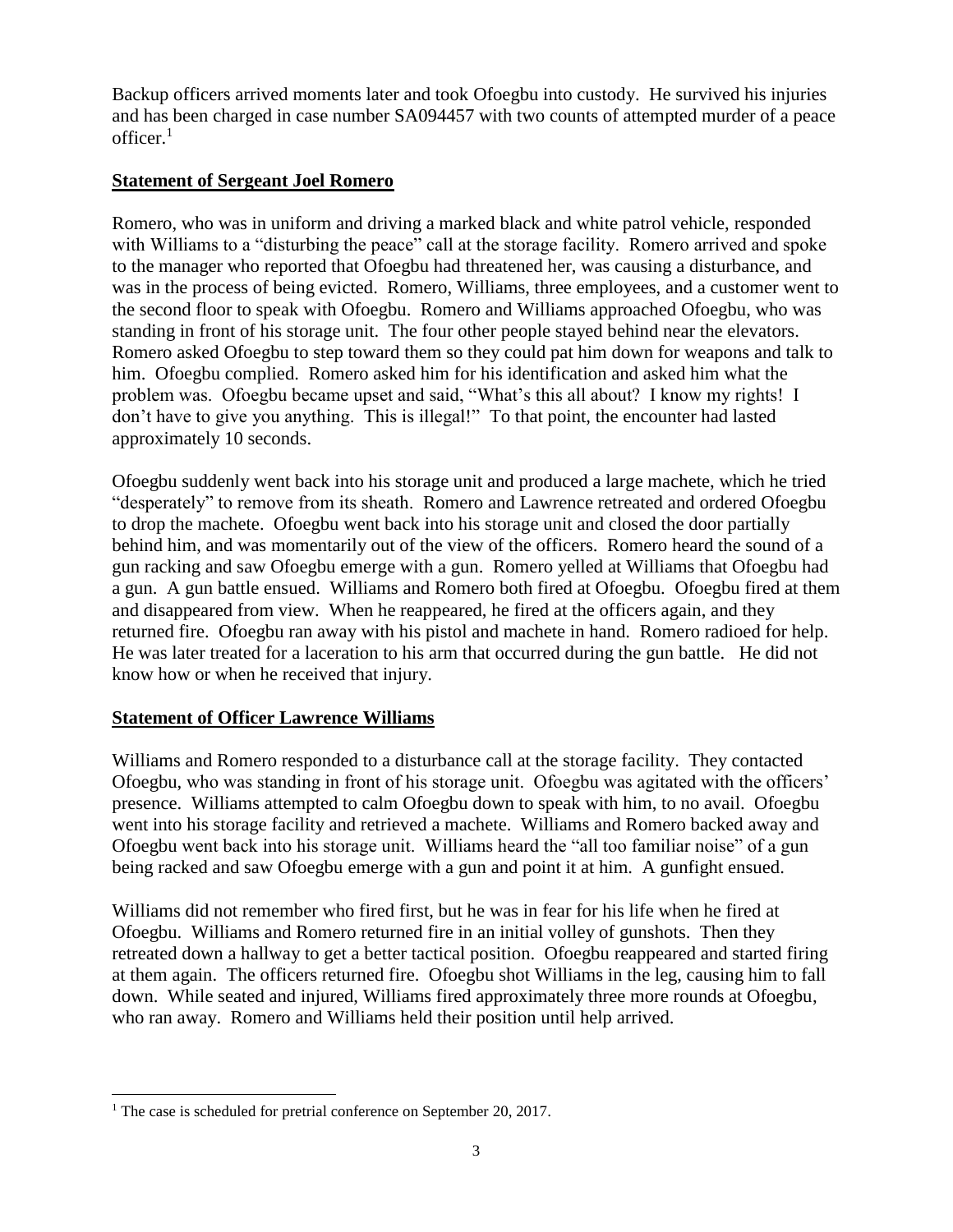## **Statement of Mark B.**

Mark B. was visiting an employee at the storage facility when he heard that Ofoegbu was irate and confrontational with two employees and they had to call the police. Two officers arrived and were briefed on the situation. Mark B. and two employees from the storage facility accompanied the officers to the second floor to converse with Ofoegbu, who was hostile and aggressive toward the officers. The officers calmly asked Ofoegbu if they could talk. Ofoegbu yelled, "I am God. You need to step away. I am just trying to clean my unit." As the situation escalated, Mark B. and the two employees retreated, got into the elevator, and went to the lobby. He heard multiple gunshots. A few minutes later, he was shocked to see Ofoegbu emerge from the elevator bloody and holding a gun and a machete. He pointed the gun at them and swung the machete. Mark B. retreated into a nearby restroom with one of the employees and locked and barricaded the door. They were later extracted by the police.

## **Statement of Natalie R.**

Natalie R. was working at the storage facility when two other employees reported that Ofoegbu was being aggressive with them. Natalie R. and the manager confronted Ofoegbu and told him they were going to call the police, which they did. Two officers arrived and they briefed the officers on the situation. Natalie R., another employee, and a friend accompanied the officers to the second floor to converse with Ofoegbu. The officers approached Ofoegbu, who said, "I pay rent. This is my home. I am an African prince. Leave me alone." Ofoegbu was becoming more irate and confrontational. Natalie R. could not hear what the officers were saying. She believed that Ofoegbu was going to attack the officers. Natalie R., the second employee, and their friend retreated to the elevators and heard gunshots. She went to the first floor, assisted in evacuating the building, and monitored the lobby via surveillance camera. Natalie R. saw Ofoegbu emerge from the elevator and point a gun and swing a machete at two people. Additional officers arrived and took Ofoegbu into custody.

#### **Statement of Briana R.**

Briana R. was working at the facility when she went to Ofoegbu's storage unit, along with another employee, to explain he was in violation of the rules. Ofoegbu said, "I have a right to privacy. I'm a prince. You can't look at what is in my unit. I am an American citizen." Ofoegbu was acting "bizarre and aggressive" and Briana R. was in fear for her safety. She reported Ofoegbu's conduct to the manager.

#### **Statement of Venus M.**

Venus M. was the manager of the facility and received a report that Ofoegbu was irate. She spoke with Ofoegbu, who was argumentative and said, "I'm an American citizen! This is my area! Leave me the fuck alone! You're harassing me!" Venus M. called the police who arrived a short time later. She explained the situation and accompanied the officers to the second floor. The officers approached Ofoegbu and asked, "Can we talk to you for a minute?" Ofoegbu responded, "You can't tell me what to do! I'm a prince! You can't make me leave!" She saw Ofoegbu produce what appeared to be a jack handle and thought it was a weapon. She back pedaled, ran to the elevator, and heard gunshots. She went to the lobby and turned the power off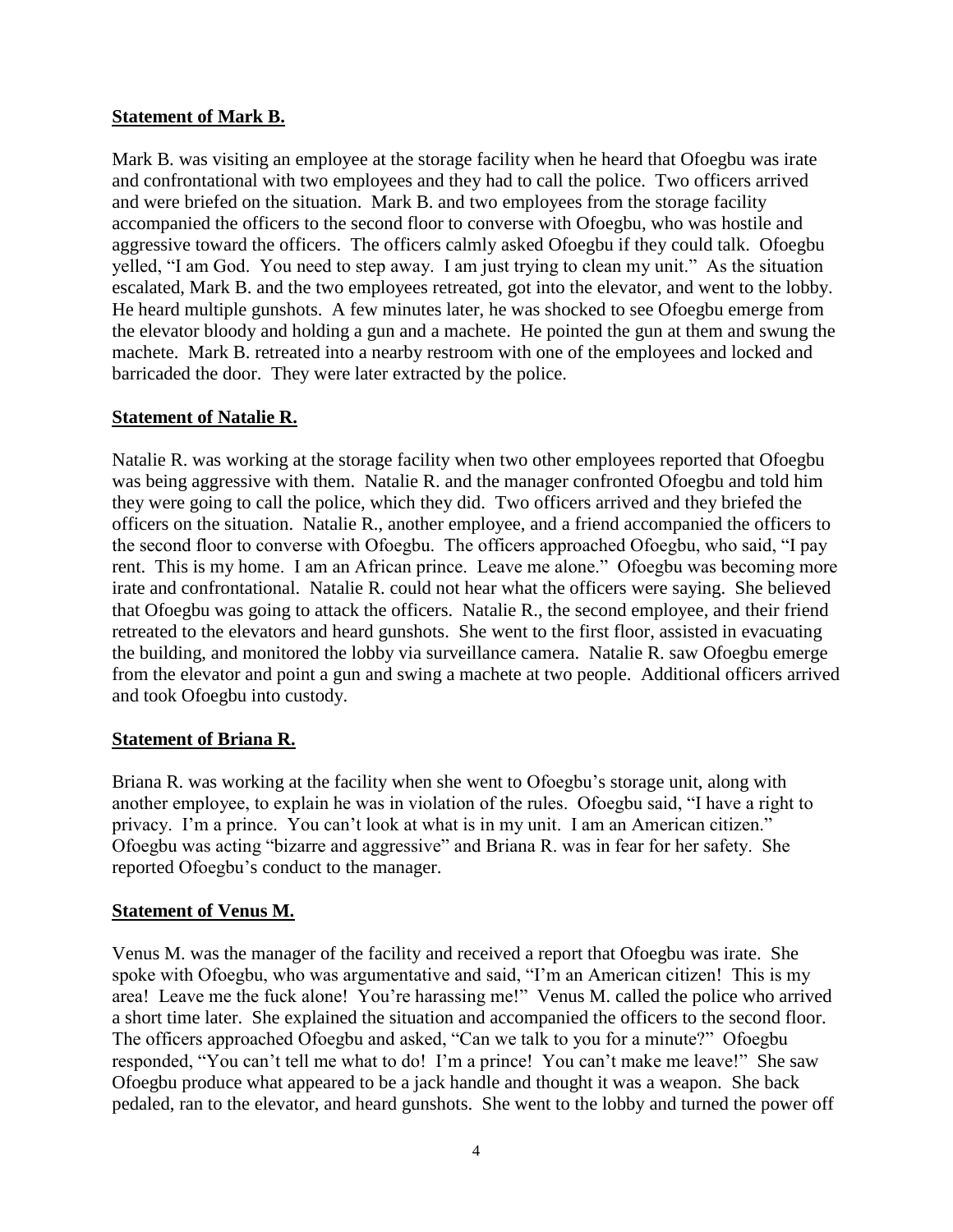to the doors to prevent customers from entering the building. Venus M. saw Ofoegbu emerge from the elevator with a machete in one hand and a gun in the other. He said, "They shot me! They shot me! I'm bleeding!" Venus M. was afraid and was ushered into a nearby bathroom by her friend. They locked and barricaded the door and were rescued later by the police.

## **Statement of Towyna W.**

Towyna W. was employed at the storage facility and conversed with Ofoegbu about his violation of the rules. Ofoegbu said, "I have a right to privacy! I'm a prince! You can't look at what's in my unit! I am an American citizen! You are harassing me!" She reported the incident to the manager.

## **Statement of Nonyere Ofoegbu**

Ofoegbu waived his Miranda rights and spoke with investigators. He said he felt like he was being harassed by the storage facility employees. When the officers arrived, he explained that he was a security guard and had a gun in his storage unit. When they ordered him to come out, he got paranoid and thought someone was trying to kill him. The officers suddenly shot him so he shot back. He did not know why the officers started shooting at him and the officers did not give him an opportunity to talk during the encounter because he is a black person. He did not understand why the officers were there in the first place. Ofoegbu did not know how many times he shot at the officers. He ran away and tried to escape but the doors were locked.

Later in the interview, Ofoegbu said he did not think the two officers who initially contacted him were police officers (they were in full uniform) and were "thugs."

Ofoegbu said he had no mental problems, is homeless, and drives for Uber and Lyft.

He said he was ambushed in his storage facility and was shot in an effort to protect himself.

## **Firearms Evidence**

Ofoegbu was armed with a Glock 9mm semiautomatic pistol which was recovered with nine live rounds in the magazine. He had a second magazine, which was empty. Nineteen cartridge casings from his firearm were recovered at the scene. The magazines hold nine rounds each. The firearms evidence indicates that Ofoegbu reloaded during the gun battle.

Romero and Williams were armed with Beretta 9mm semiautomatic pistols. Forty-one cartridge casings from their firearms were recovered at the scene.

There were 72 bullet impacts or bullet holes located on the second floor of the storage facility.

## **LEGAL ANALYSIS**

## **The Law**

California law permits the use of deadly force in self-defense or in the defense of others if that person actually and reasonably believes that he or others are in imminent danger of great bodily